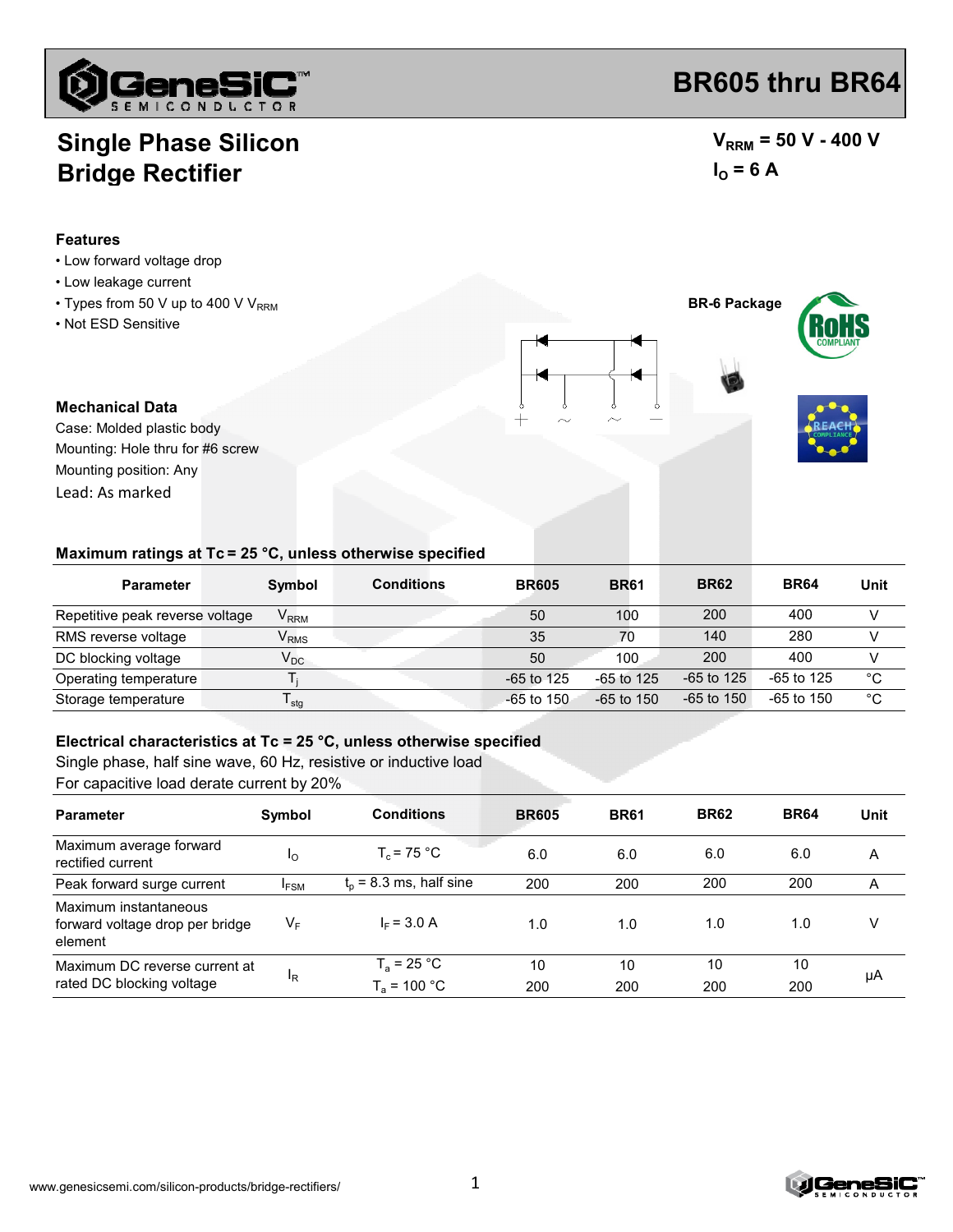



FIG.2-MAXIMUM NON-REPETITIVE FORWARD SURGE CURRENT





FIG.3 TYPICAL FORWARD CHARACTERISTICS



FIG 4 TYPICAL REVERSE CHARACTERISTICS